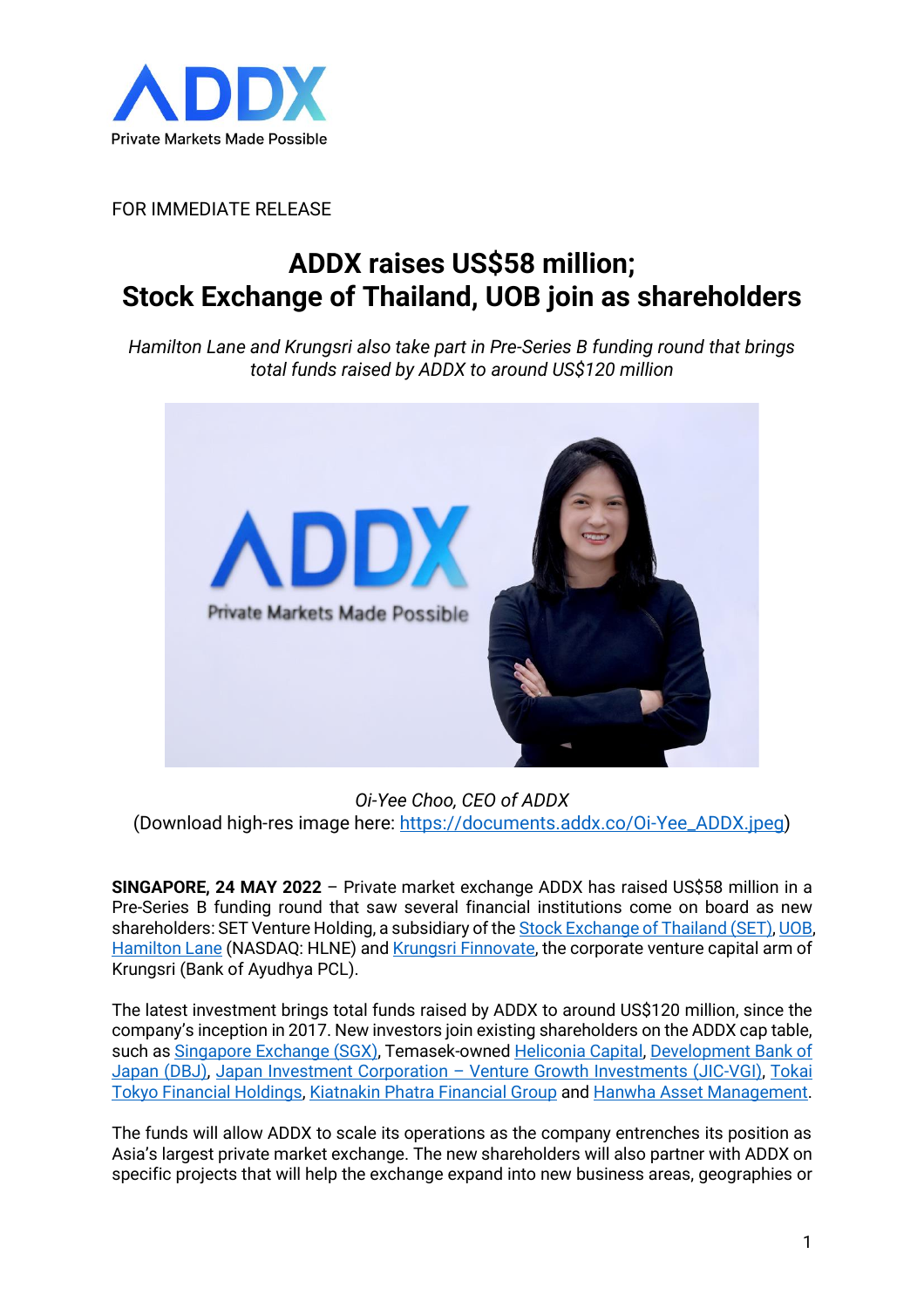

market segments. Several strategic initiatives by ADDX will also benefit from the fresh capital, including the recent launch of private market services for wealth managers, dubbed ADDX Advantage<sup>i</sup>, ongoing efforts to bring on board world-class general partners as issuers<sup>ii</sup>, as well as product innovations that will bridge the worlds of traditional finance and digital finance.

ADDX is regulated by the Monetary Authority of Singapore (MAS) as a digital securities exchange. The financial technology company uses blockchain and smart contract technology to tokenise and fractionalise private market opportunities such as pre-IPO equity, private equity and hedge funds, as well as bonds, reducing minimum investment sizes from US\$1 million to US\$10,000. The resulting efficiencies help bring the benefits of private market investing to individuals, while lowering the cost and fundraising threshold for issuers.

Oi-Yee Choo, CEO of ADDX, said: "ADDX is on a mission to democratise the private markets. The sizeable investment from SET, UOB, Hamilton Lane and Krungsri serves as a ringing endorsement for ADDX's business model, the team we have assembled and the broader vision we have for transforming the capital markets and the wealth management industry. The new shareholders aren't just capital partners, but strategic partners too. They have much to contribute in the form of expertise, ideas, market experience and business networks, and ADDX looks forward to adding value to their businesses in return. This Pre-Series B round sets ADDX up strongly for long-term success."

Ms Choo added: "SET is the second stock exchange to join as an investor after SGX, and this is part of a larger global trend over the past two years of exchanges joining forces in a new capital market landscape that emphasises continuity between the public and private markets. The backing of UOB and Krungsri, as well as the private markets investment firm Hamilton Lane, underscores the confidence we have built among important players in the ecosystem."

Pakorn Peetathawatchai, President of the Stock Exchange of Thailand, said: "Joining hands with ADDX which is a multi-asset digitised securities investment platform regulated by MAS will contribute to the great development of digital assets in Thailand. We look forward to working with the ADDX team and we strongly believe that the collaboration will provide extensive experience, knowledge and more opportunities to Thai capital markets' stakeholders through the international digital capital markets platform."

Mr Leong Yung Chee, Head of Group Corporate Banking, UOB, said: "The partnership with ADDX complements our footprint in our home region of Southeast Asia and Greater China. We are constantly looking for innovative solutions to further strengthen our product offerings, and the tie-up with ADDX will certainly help us to do so. Our corporate clients will be able to tap new fund-raising channels, while our accredited investor clients will gain access to alternative investments in tokenised assets. We look forward to a fruitful journey with ADDX."

Erik Hirsch, Vice Chairman and Head of Strategic Initiatives at Hamilton Lane, commented: "The ADDX platform is delivering transformative technology to a broad array of individual investors seeking access to the private markets. They are well positioned in the digital securities space and Hamilton Lane is excited to have participated in this latest fundraise. This investment highlights our conviction around the attractive opportunity in providing private market investments to the non-institutional channel, expands our presence in Asia and allows us to join some of the leading institutions in that region in support of ADDX."